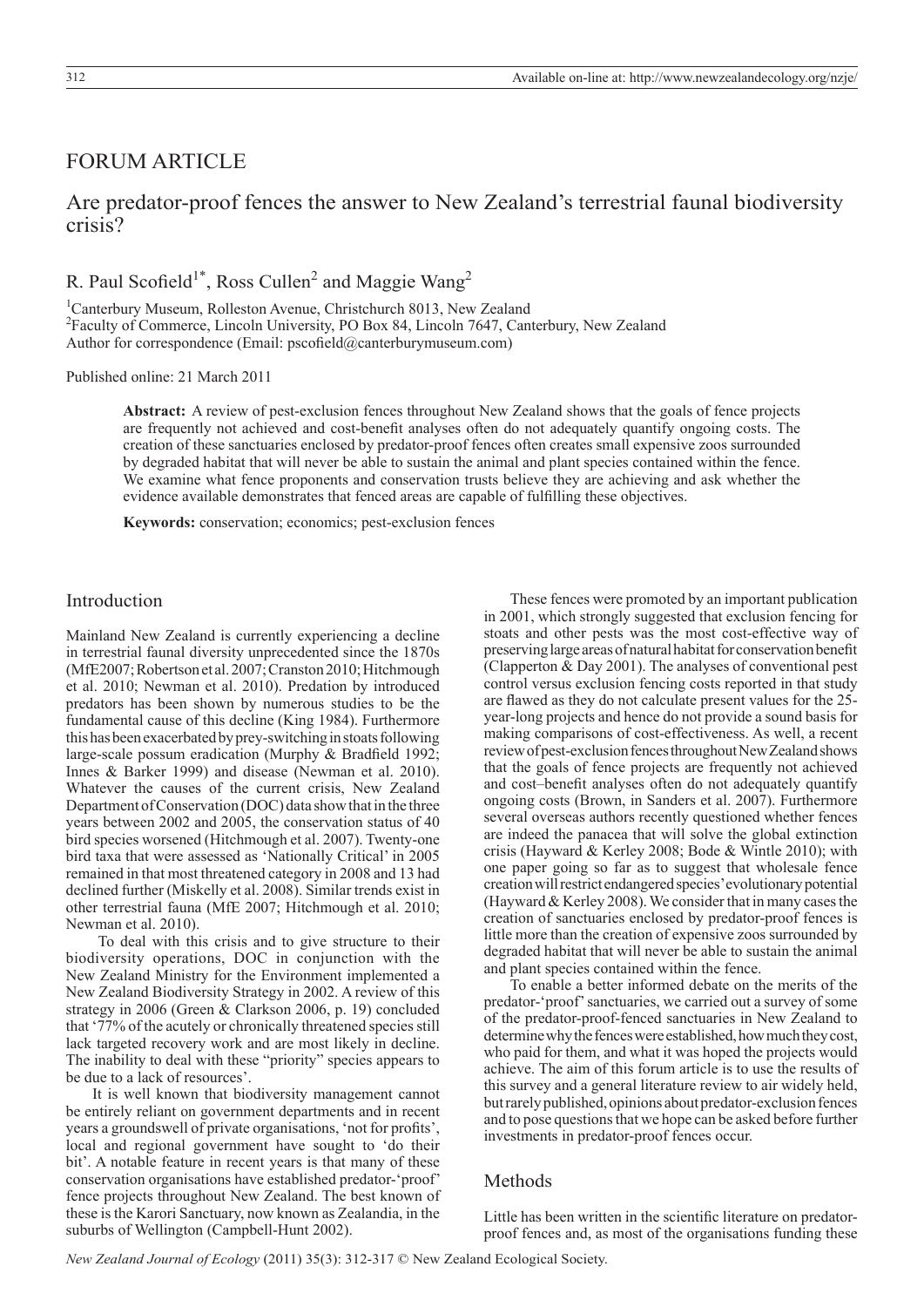projects are charitable trusts, or 'not for profits', records are rarely publicly available. Searching the Internet and popular magazines enabled us to determine that in late 2006 at least 18 predator-proof fences existed or were in the final stages of preparation (Table 1). In January 2007, we posted surveys to 15 organisations currently operating predator-proof-fenced sanctuaries throughout New Zealand. We received 12 replies and were also able to access the publicly available documents of another two projects.

The survey form asked questions about funding sources, capital costs, methods of calculating depreciation, and maintenance costs. It also asked the trusts or 'not for profits' what their perceptions of achievable outcomes were and what role they believed their projects had in biodiversity recovery in NewZealand. Respondents were asked to assess the importance of five types of benefits: (1) research; (2) ecosystems restoration; (3) education and recreation; (4) providing habitat for species (perhaps locally rare); and (5) tourism, using a score of 1 for most important and 5 for least important.

In order to compare the trusts' perceptions of achievable outcomes with actual outcomes, we independently assessed the performance of each predator-proof sanctuary against the stated goals of the New Zealand Biodiversity Strategy and the threat assessment criteria of Townsend et al. (2008). Townsend et al. (2008) takes into account: (1) total population size; (2) area of occupancy; (3) degree of fragmentation of populations; (4) rate of decline in total population; (5) decline in habitat area; and (6) predicted decline due to existing threats. Thus to make a tangible benefit to a species' threat classification, one of these criteria must be improved. We assessed this for each 'predator-proof' sanctuary, given what we knew about the species currently in the area, what translocations had been made to each area and the success of these translocations.

### Results

### **Capital costs**

We calculated there were over 109 km of 'predator-proof' fencing in New Zealand protecting 7133 ha of forest. We estimated (Table 1) that the overall capital cost to the end of 2006 of these fences exceeded (in 2006 dollar terms) NZ\$24 million. As well as the initial start-up investments, consideration of annual expenditure is also essential. The annual budget for Karori for 2006, for example, comprises \$1.2 million (unpublished 2006 report) for the 252-ha sanctuary.

#### **Depreciation**

Few respondents were able to answer the questions on depreciation, maintenance costs and overall total costs. The Karori Sanctuary has calculated depreciation of fixed assets on a straight-line basis so as to allocate the cost of their predator fence over its useful life, which they estimate to be 25 years. Thus the deprecation for 2005 was calculated to be \$91,617 or \$10,653 per annum per kilometre of fence. A similar calculation for the Maungatautari project would put depreciation for their fence at approximately \$500,000 p.a. For all 18 projects depreciation of the fences is calculated to be in the region of \$880,000 p.a.

**Table 1.** Predator-proof fences for non-captive species management in New Zealand.

| Site                           | Ownership            | Cost<br>$(NZ\$ m $)$ | Length<br>(km)           | Area<br>(ha) | Public funding?                                               |  |
|--------------------------------|----------------------|----------------------|--------------------------|--------------|---------------------------------------------------------------|--|
| Mainland 'islands'             |                      |                      |                          |              |                                                               |  |
| Maungatautari                  | Charitable Trust     | 14                   | 47                       | 3363         | Central & Local                                               |  |
| Karori                         | Charitable Trust     | 2.2                  | 8.6                      | 252          | Central & Local                                               |  |
| Bushy Park, Whanganui          | Charitable Trust     | 0.05                 | 4.7                      | 98           | Lotteries Board                                               |  |
| Pitt Island                    | DOC.                 | 0.25                 | 1.2                      | 32           | DOC                                                           |  |
| Chatham Island – Sweetwater    | Charitable Trust     | 0.1                  | 1.1                      | 25           | Lotteries Board and the<br><b>Biodiversity Condition Fund</b> |  |
| Macraes Flat                   | DOC                  | 0.3                  | $1.7 + 1.2$              | $18 + 9$     | <b>Biodiversity Condition Fund</b>                            |  |
| Mt Bruce                       | DOC                  | 0.2                  | 1                        | 18           | <b>DOC</b>                                                    |  |
| Warrenheip                     | Private              | 0.6                  | 2.4                      | 16           | Kiwi Recovery Fund                                            |  |
| <b>Riccarton Bush</b>          | City Council         | 0.2                  | 1.1                      | 7.7          | Local                                                         |  |
| Orokonui EcoSanctuary          | Charitable Trust     | 2.2                  | 8.7                      | 307          | Local                                                         |  |
| <b>Peninsula fences</b>        |                      |                      |                          |              |                                                               |  |
| Stewart Island (Dancing Star)  | Private              | 0.5                  | 2.1                      | 160          | No                                                            |  |
| Rapanui Point, Taranaki        | Charitable Trust     | 0.08                 | $0.44 + 0.3$<br>km coast | 5            | Central                                                       |  |
| Young Nicks Head               | Private              | 0.15                 | $0.6 + 5$<br>km coast    | 35           | No                                                            |  |
| Tawharanui                     | ARC                  | 0.6                  | $2.5 + 9$<br>km coast    | 588          | Local                                                         |  |
| Cape Kidnappers to Ocean Beach | Private              | c. 2.5               | 9.5                      | 2200         | No                                                            |  |
| <b>Planned fences</b>          |                      |                      |                          |              |                                                               |  |
| Rotokare Scenic Reserve Trust  | Charitable Trust/DOC | c.2                  | 8.4                      | 230          | Local                                                         |  |
| Brook Waimarama Sanctuary      | Charitable Trust     | 3.2                  | 14                       | 715          | Local                                                         |  |
| Lake Opouahi, Hawke's Bay      | Charitable Trust     | 0.7                  | 3.3                      | 40           | Local                                                         |  |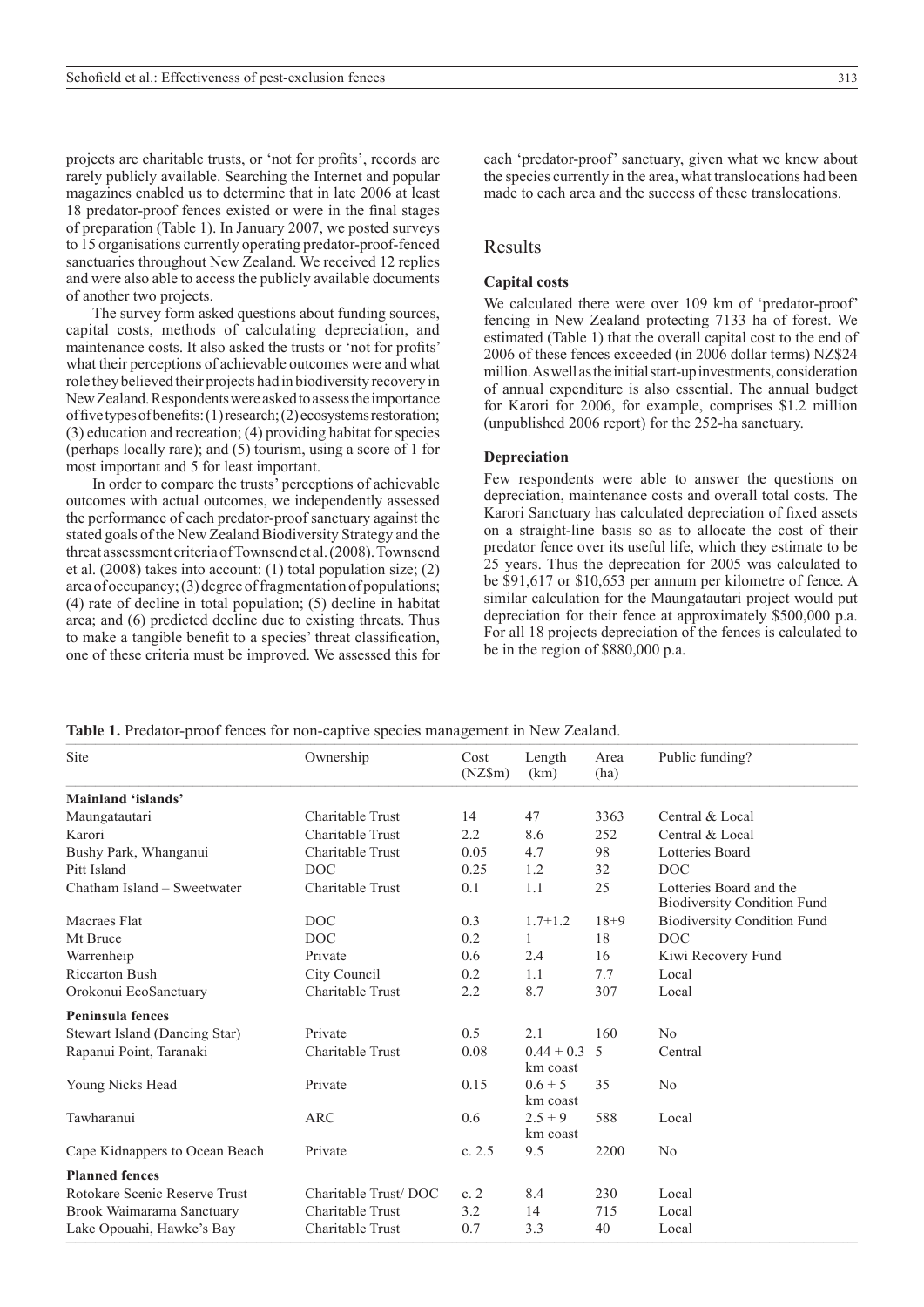| Questions answered<br>$(n=12)$ | Ecosystems<br>restoration | Providing habitat | Education and<br>recreation | Research        | Tourism         |
|--------------------------------|---------------------------|-------------------|-----------------------------|-----------------|-----------------|
| Initial objectives             | L.O                       | 1.08<br>$(1-2)$   | 1.33<br>$(1-3)$             | 2.08<br>$(1-4)$ | 2.25<br>$(1-4)$ |
| <b>Benefits</b><br>achieved    | L.08<br>$(1-2)$           | 1.33<br>$(1-2)$   | 1.17<br>$(1-2)$             | 2.42<br>$(1-4)$ | 2.33<br>$(1-4)$ |

**Table 2.** Ratings of five objectives for fenced sanctuary projects. Value is mean of the scores given by all respondents. Figures in brackets are ranges.  $\mathcal{L}$  , and the state in greater  $\mathcal{L}$ 

## **Maintenance**

The trustees of the Karori Sanctuary calculated that fence maintenance cost \$20,000 p.a. in 2003 dollar terms (unpublished 2003 report). In 2003 dollars, then, the Maungatautari fence maintenance may cost in the vicinity of \$80–\$100,000 p.a. and all sanctuary fences currently in New Zealand cost approximately \$193,000 p.a. It is important to note the Karori Sanctuary does not include labour costs in any of these equations but simply materials' costs. Little consideration appears to have been given for catastrophic events. It is worth considering what a severe natural disturbance, e.g. a cyclone equivalent to Cyclone Giselle (the 'Wahine Storm') at Karori or Cyclone Bola at Maungatautari, might do to these costs. What would the impact of a less frequent, but still likely, natural disaster (such as an earthquake) at Karori be?

## **Perception of initial objectives**

Respondents were asked to assess the importance of five objectives using a score of 1 for most important and 5 for least important. Respondents felt (Table 2) overwhelmingly that 'Ecosystems restoration' was the most important initial goal. This was closely followed by 'Providing habitat for species (perhaps locally rare)'; 'Education and recreation' and 'Research'. The least important initial objective given was 'Tourism'.

### **Apparent benefits achieved**

Respondents felt that 'Ecosystems restoration' was the most important goal achieved but this was no longer a unanimous view. This achievement was closely followed by 'Education and recreation; 'Providing habitat for species (perhaps locally rare)'; 'Tourism'. The benefit that respondents felt they had achieved least successfully was 'Research'.

### **Actual biodiversity outcomes**

The results show that respondents had a slight difference between their rating of initial objectives and the apparent benefits achieved. Respondents still felt that ecosystems restoration was the greatest of all apparent benefits achieved. Using the Townsend et al. (2008) criteria, we found that the area of occupancy of many vertebrate species had increased as a result of wild populations becoming established within predator-proof fences; however, no introductions made into these enclosures could be said to have as yet made any difference to any species' threat status. Two introductions (of Chatham Island taiko *Pterodroma magenta* and Chatham Island petrel *Pterodroma axillaris*) made recently to two sites on the Chatham Islands do have the potential to eventually improve these species' threat status, but as yet they have not produced viable populations (G.A. Taylor, DOC, pers. comm.). It may

be argued, however, (see below) that no population requiring a fence maintained in perpetuity will ever be truly viable and self-sustaining.

# Discussion

## **Costs**

Our assessment of costs of fencing showed that for every million dollars invested on predator-proof fencing, 297 ha of habitat has been protected. To put this figure in perspective, this was approximately the same cost per hectare that forested hill country land in New Zealand cost to purchase (www.trademe. co.nz rural property accessed on 27 Sept. 2007). Note that our assessment of predator-proof-fencing costs only reflects the cost of fencing and not the cost of land purchase. It is also important to note, but is outside the scope of this study, that the cost per hectare is strongly influenced by the shape of the area being fenced and also if the fence is complete or solely isolates a peninsula. The total depreciation costs for all 18 fenced projects is approximately the annual budget of New Zealand's premier 'not for profit' conservation organisation, the Royal Forest and Bird Protection Society. By applying the rates of depreciation and maintenance shown in the annual budget for Karori for 2006 to the 47-km Maungatautari fence, the annual commitment to this fence (to protect 3400 ha of forest) is slightly more than the budget DOC Waikato uses to maintain endangered species programmes for the whole of the Waikato Conservancy estate (3.8 million ha).

### **Conservation benefits**

When assessing the conservation contribution of each project, we recognised the Townsend et al. (2008) criterion 'a reintroduced wild population must be self-sustaining and thus populations held in captive institutions or grown in nurseries or gardens are not considered to be within the definition of sub-population, unless they are the only remaining individuals of the taxon'. Even more important, a population is deemed to be self-sustaining if it is considered probable that succeeding generations will persist without human interference (Dudley 2005). It could readily be argued that, as fences require maintenance in perpetuity, no population within a fence will ever fit the criterion of self-sustaining used by Dudley (2005).

## **Do fences work?**

Despite the high levels of investment in fences, it is unfortunate that there are no published studies to show that fences in New Zealand either (1) increase breeding success of native birds, (2) increase survival of native birds, or (3) definitely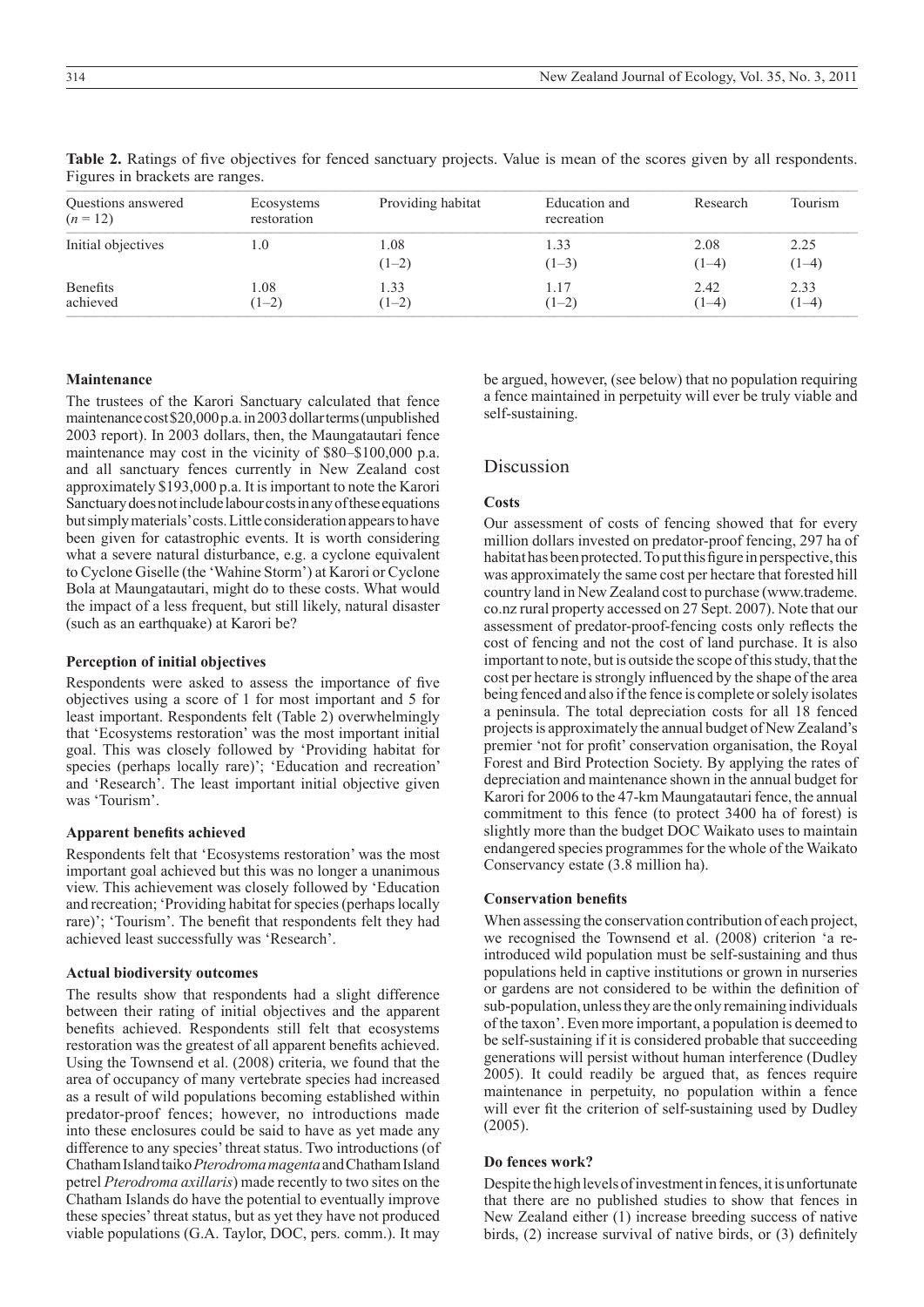exclude all predators. Indeed many overseas results are equivocal on those questions and some even show a negative impact (see review in Sanders etal. 2007, p. 14). On the plus side, however, a recent study of Māhoenui giant weta (*Deinacrida mahoenui*) releases showed that the only successful mainland release was at the private Warrenheit fenced enclosure (Sherley 1994; Watts & Thornburrow 2009). We observe that predators quickly exploit new breaches in fences (e.g. fallen trees, damaged fences) and many studies examining the effectiveness of predator fences report the need for ongoing removal of predators from within fenced enclosures (i.e. Numata 1996; Reynolds & Tapper 1996). Fences also have a limited role in the preservation of vascular plants whose principal threats are changing land use or impedance of regeneration by competing non-native plants (de Lange et al. 2009). Rather than improve conditions for native plants, poorly maintained enclosures may effectively create environments where competing non-native plants thrive at the expense of natives.

#### **Islands are often better**

A huge weight of published evidence (see review in Drake et al. 2002) shows that islands suitably far from shore are better than fences at (1) restricting ongoing need for expenditure on fencing, maintenance and monitoring, (2) eliminating the probability of predator reinvasion, and (3) providing a low-cost long-lasting conservation benefit. NewZealand has fought the bulk of its recent conservation battles using the 'island ark' approach and this has been done remarkably successfully; take, for example, the black robin (*Petroica traversi*) and kākāpō (*Strigops habroptilus*) saved from extinction by placing them on isolated islands (Butchart et al. 2006). The costs of ongoing maintenance and surveillance of predator-free islands is extremely low; Little Barrier Island (Hauturu) in the Hauraki Gulf near Auckland has been shown to have annual costs of maintenance of only \$29 per hectare (Cullen et al. 2005a). It would seem logical, then, that DOC would concentrate its purchasing fund on islands to increase the number of habitats and choice. However, only one island has been purchased to add to the DOC estate in several decades, Motu Kaikoura in 2004. This purchase only came about due to protracted lobbying by interest groups and the Government contributed only half the \$10.5 million cost through the Nature Heritage Fund's 'Public Wildlands Programme'. The ASB Bank Trust contributed at least \$2 million, Auckland Regional Council \$250,000, and a further \$250,000 came from the Auckland Region's city and district councils (information retrieved from http://www.kaikouraisland.co.nz/Reserve.htm). It is paradoxical, therefore, that in mid-2006 the New Zealand Government gave \$5.5 million to help build a predator-proof fence at Maungatautari, while at the same time DOC was unable to secure the funds to buy a large rat-free island in Golden Bay from which it had paid the owners to eradicate the rats. We do not deny that a 'mainland island' will protect different overall biodiversity values than an oceanic island due to the wider habitat range available on the mainland, and this is especially true of montane and alpine ecosystems (Meurk & Blaschke 1990). We emphasise, however, that what is critically important here is the preservation of taxa that will become extinct without immediate intervention, not the somewhat illusory goal of the preservation of an exact copy of a prehuman functional ecosystem.

### **Comparative costs of fences over large-scale predator management**

North Island kōkako (*Callaeas wilsoni*) is one of a suite of species that are in critical decline throughout their mainland range. Declines have been attributed to habitat loss, competition with brushtail possums (*Trichosurus vulpecula*) and predation (Innes  $&$  Flux 1999). North Island kōkako's remaining habitat is now almost entirely protected by DOC. However, the threats posed by introduced predators, such as possums and ship rats (*Rattus rattus*), are still causing decline throughout their mainland range and are the main focus of the North Island kōkako recovery plan (Innes & Flux 1999). Fairburn et al. (2004) calculated that, in 2002, effective kōkako protection using a regime of trapping and poisoning in unfenced forests was costing between \$115–155 per hectare per year. Other effective fence-free mainland islands have annualised costs per hectare of between \$11 and \$96 (Cullen et al. 2005b; Vesey et al. 2008). We calculate that the mean cost per hectare protected of the 18 sites listed in Table 1 that use predator-proof fences is approximately \$3,365 per hectare, which is one–two orders of magnitude greater than the annual cost of ongoing effective predator control using the unfenced-mainland-island approaches above. New investment in fences will be required every 25 years – their estimated life.

Another innovative New Zealand project aims to implement predator control to protect more than 20 000 ha of the upper Tasman River catchment (Dean Nelson, pers. comm. 2007) to 'increase the annual fledging success rate of wild hatched black stilt (*Himantopus novaezelandiae*) by 10% and reduce annual adult river bird mortality by a similar amount whilst enhancing populations of selected lizard and invertebrate species'. With start-up costs of \$117,000 and an annual cost per hectare of \$1.65 this represents far better cost per hectare for what we consider to be achievable and realistic goals than any predator-proof fence.

#### **Single-species management and fences have a place**

We recognise that fenced sanctuaries, particularly those close to or within major urban centres, can play important roles in education, provide considerable benefit to visitors to the sites, and increase public support for species conservation efforts. While we applaud the idealistic goal of ecosystem restoration to its prehuman state, its implementation in New Zealand is problematic (Norton 2009). The keystone avian herbivores, the moa (Dinorthiformes), are extinct and so are crucial components of the prehuman biota, from the giant flightless herbivorous goose (*Cnemiornis*) to the tiny flightless avian mouse (*Traversia*) (Worthy & Holdaway 2002). A perfect re-creation of a prehuman ecosystem is impossible and New Zealand conservation has to accept that the crucial issue of the next few years is to maintain what we now have. Predator-resistant (not predator-proof) fences have a role in achieving this goal. Good examples of predator-resistant fences achieving significant single species management goals for minimal cost include fences designed to protect giant land snails (*Powelliphanta*) in the north-west of the South Island (Walker 2003), and the fence used to reduce predation on takahē (*Porphyrio mantelli*) at Burwood Bush in Southland (Numata 1996). A recent paper provides a useful Australian example of how fence design can be targeted at species-specific conservation goals (Bode & Wintle 2010) rather than using a 'one design fits all' approach, which seems to be prevalent in New Zealand. We need more thinking 'outside the box' to ensure cost effective management occurs.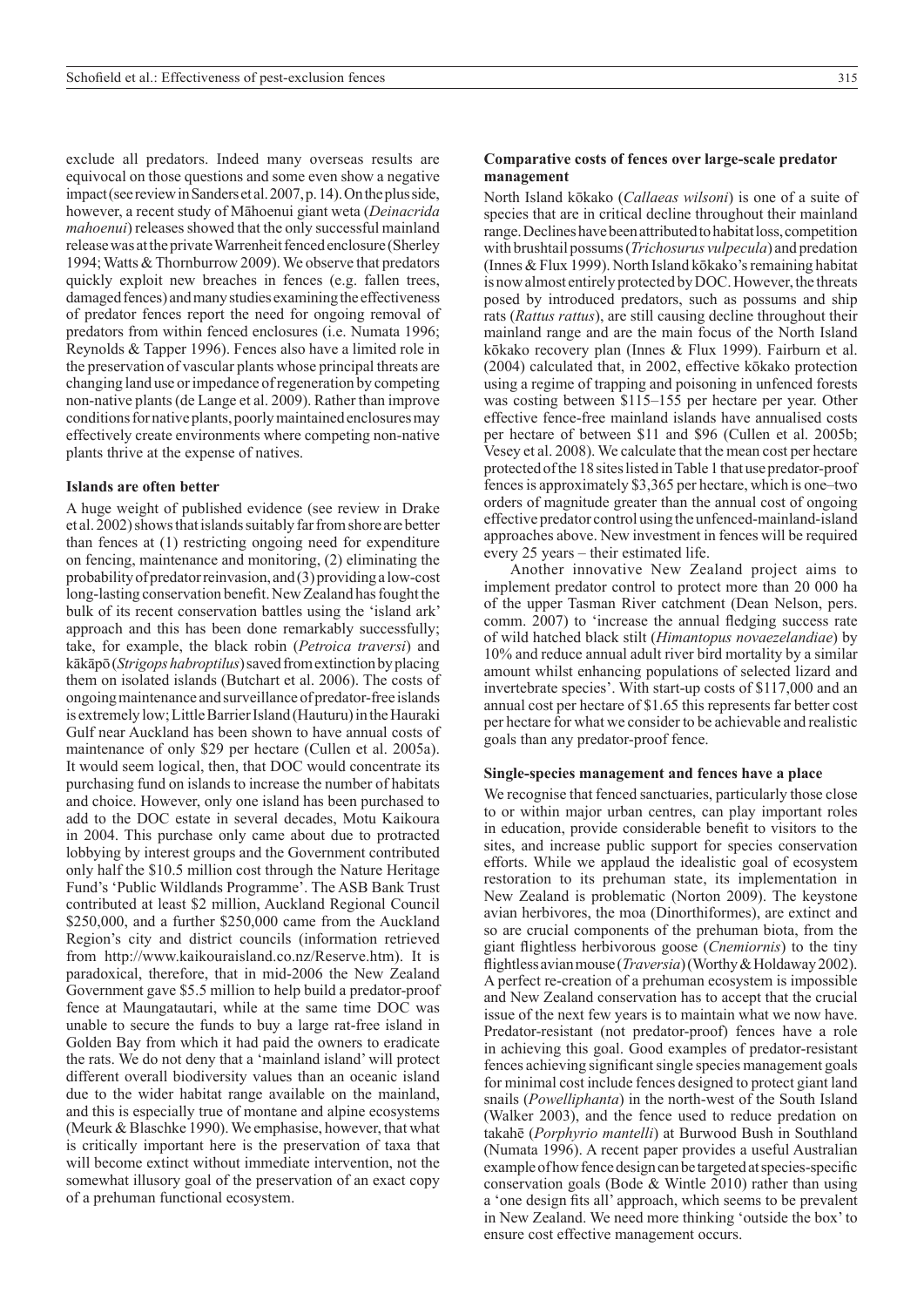We believe that the rate of growth in predator-proof-fence building is out of proportion to its benefits. The rapid growth rate may well be fuelled by the ready availability of community grants to fund such visible, tangible projects. However, time should be allowed for existing fences to show they can make contributions to species management, and to have their worth evaluated scientifically. We plead for consistent, timely and more complete information on fence benefits, costs and pitfalls to be disseminated and published. The conservation community as a whole needs to know as quickly as possible when fence projects fail in their stated goals, so that conservation organisations and project managers may learn from any mistakes. Furthermore conservation organisations need to be politically and economically savvy: a change of government and a drop in the conservation vote could lead to a drastically altered conservation landscape. It is crucial that allowance for funding shortfalls occurs, and that contingency plans can be implemented if needed. It has to be accepted and understood that these plans will remain in place in perpetuity (Norton 2009). We urge all those thinking about predator-proof fences to ask the following questions:

- (1) What species conservation goals do we really want to achieve?
- (2) How much will meeting our goals cost not just right now but over the next 25 years?
- (3) Can we achieve most of our goals in a less expensive way with less infrastructure and fewer up-front costs?
- (4) Is pest control over a larger area a viable alternative to a fenced sanctuary?
- (5) Is the best approach for our area a single fenced site or would the money be spent better on many smaller projects?

## Acknowledgements

We wish to thank all those organisations that responded to our survey. We acknowledge the support provided to Maggie Wang by the Faculty of Commerce, Lincoln University, Summer Assistantship programme.

## References

- Bode M, Wintle B 2010. How to build an efficient conservation fence. Conservation Biology 24: 182–188.
- Butchart SHM, Stattersfield AJ, Collar NJ 2006. How many bird extinctions have we prevented? Oryx 40: 266–278.
- Campbell-Hunt D 2002. Developing a sanctuary: the Karori experience. Wellington, Victoria Link.
- Clapperton BK, Day TD 2001. Cost-effectiveness of exclusion fencing for stoat and other pest control compared with conventional control. DOC Science Internal Series 14. Wellington, Department of Conservation. 19 p.
- Cranston PS 2010. Insect biodiversity and conservation in Australasia. Annual Review of Entomology 55: 55–75.
- Cullen R, Hughey KFD, Fairburn G, Moran E 2005a. Economic analyses to aid nature conservation decision making. Oryx 39: 327–334.
- Cullen R, Moran E, Hughey KFD 2005b. Measuring the success and cost effectiveness of New Zealand multiplespecies projects to the conservation of threatened species. Ecological Economics 53: 311–323.
- de Lange PJ, Norton DA, Courtney SP, Heenan PB, Barkla JW, Cameron EK, Hitchmough RA, Townsend AJ 2009. Threatened and uncommon plants of New Zealand (2008 revision). *New Zealand Journal of Botany* 47: 61–96.
- Drake, DR, Mulder CPH, Towns DR, Daugherty CH 2002. The biology of insularity: an introduction. Journal of Biogeography 29: 563–569.
- Dudley SP 2005. Changes to Category C of the British List. Ibis 147: 803–820.
- Fairburn GA, Hughey KFD, Cullen R 2004. Cost effectiveness of endangered species management: the kokako (*Callaeas cinerea*) in New Zealand. NewZealand Journal of Ecology 28: 83–91.
- Green W, Clarkson B 2006. Turning the tide? A review of the first five years of the New Zealand Biodiversity Strategy: the synthesis report. Wellington, Department of Conservation. 222 p.
- Hayward MW, Kerley GIH 2008. Fencing for conservation: Restriction of evolutionary potential or a riposte to threatening processes? Biological Conservation 142:  $1 - 13$
- Hitchmough R, Bull L, Cromarty P comps 2007. New Zealand Threat Classification System lists 2005. Wellington, Department of Conservation. 423 p.
- Hitchmough RA, Hoare JM, Jamieson H, Newman D, Tocher MD, Anderson PJ, Lettink M, Whitaker AH 2010. Conservation status of New Zealand reptiles, 2009. New Zealand Journal of Zoology 37: 203–224.
- Innes J, Barker G 1999. Ecological consequences of toxin use for mammalian pest control in NewZealand – an overview. New Zealand Journal of Ecology 23: 111–127.
- Innes J, Flux I 1999. North Island kokako recovery plan 1999–2009. 3rd edn. Threatened Species Recovery Plan 30. Wellington, Department of Conservation. 32 p.
- King CM 1984. Immigrant killers: introduced predators and the conservation of birds in New Zealand. Auckland, Oxford University Press. 224 p.
- Meurk CD, Blaschke PM 1990. How representative can restored islands really be? An analysis of climo-edaphic environments in New Zealand. In: Towns DR, Daugherty CH, Atkinson IAE eds Ecological restoration of New Zealand islands. Conservation Sciences Publication 2. Wellington, Department of Conservation. Pp. 52–72.
- MfE 2007. Environment New Zealand 2007. Wellington, Ministry for the Environment. 456 p.
- Miskelly CM, Dowding JE, Elliott GP, Hitchmough RA, Powlesland RG, Robertson HA, Sagar, PM, Scofield RP, Taylor GA 2008. Conservation status of New Zealand birds, 2008. *Notornis* 55: 117–135.
- Murphy E, Bradfield P 1992. Change in diet of stoats following poisoning of rats in a New Zealand forest. New Zealand. Journal of Ecology 16: 137–140.
- Newman DG, Bell BD, Bishop PJ, Burns R, Haigh A, Hitchmough RA, Tocher M 2010. Conservation status of New Zealand frogs, 2009. New Zealand Journal of Zoology 37: 121–130.
- Norton DA 2009. Species invasions and the limits to restoration: Learning from the New Zealand experience. Science 325: 569–571.
- Numata M 1996. Predator abundance around takahe (*Porphyrio mantelli*) enclosures and evaluation of a predator proof fence. Unpublished Wildlife Management Report. Dunedin, Department of Zoology, University of Otago. 22 p.